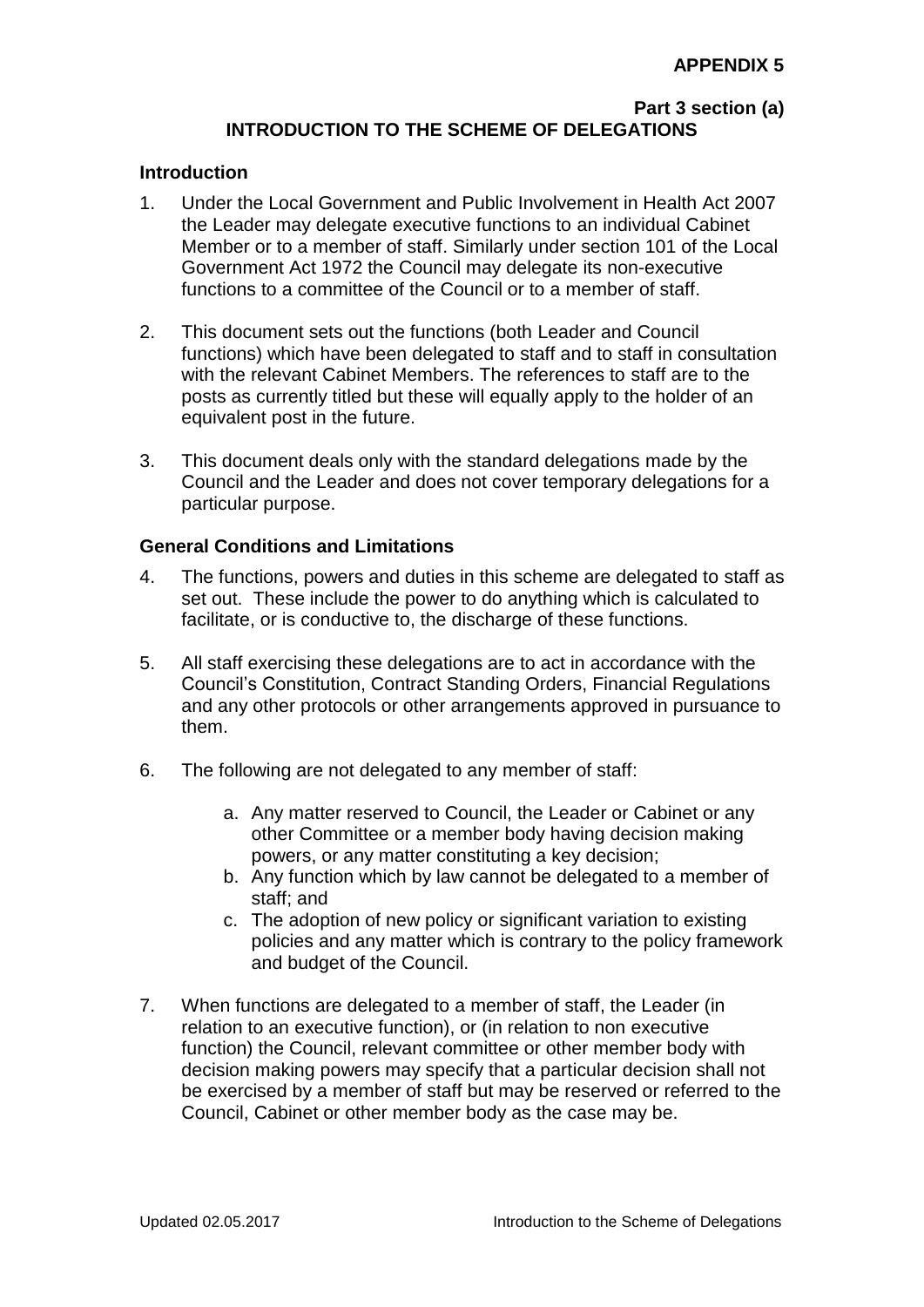# **Part 3 section (a)**

- 8. A member of staff may decide not to exercise any function in relation to a particular matter and invite the Council, the Leader or Cabinet, or other committee or relevant member body having decision making powers, as appropriate, to do so instead. It is open to a member of staff to consult with appropriate councillors on the exercise of delegated powers or in deciding whether or not to exercise any delegated powers where the matter is likely to be controversial or contentious.
- 9. A member of staff with line management responsibility for the member of staff named in the delegation may exercise the power instead of the member of staff so designated, and may direct or negate any course of action proposed. In absence of a Deputy Chief Executive with line management responsibility, the Chief Executive may exercise that power.
- 10. A decision delegated to a member of staff by Council or the Leader can be taken by a staff member with line management responsibility for that staff member in his absence.
- 11. A member of staff to whom a power, duty or function is delegated may nominate or authorise another member of staff to exercise that power, duty or function, provided that such delegation is recorded in writing.
- 12. Any consultation with a Cabinet Member can be, in the absence of that Cabinet Member, with the Leader or Deputy Leader. Any consultation with the Leader can be, in his absence, with the Deputy Leader.
- 13. A decision delegated to a member of staff in consultation with the Chairman of a Committee may be taken in consultation with the Vice-Chairman if the Chairman is absent.
- 14. The Head of Corporate Governance shall have the power to amend delegations to reflect re-organisations, changes in job titles and vacancies, where the changes result in redistributing existing delegations and not the creation of new ones.
- 15. The Head of Corporate Governance shall have the power to amend delegations to reflect changes in legislation, or references to legislation where such changes do not alter the nature of the existing delegation.
- 16. With respect to any reference to a delegation being exercised following consultation with any councillor, the decision is vested with the member of staff so delegated who shall be responsible and accountable for the decision. The member of staff so delegated is required to bring independent judgement to bear on the decision and the decision shall not consist of the member of staff adding an imprimatur of approval to what the councillor has decided. If the councillor consulted disagrees with the member of staff the matter should be referred to the Cabinet for agreement to exercise such delegated power.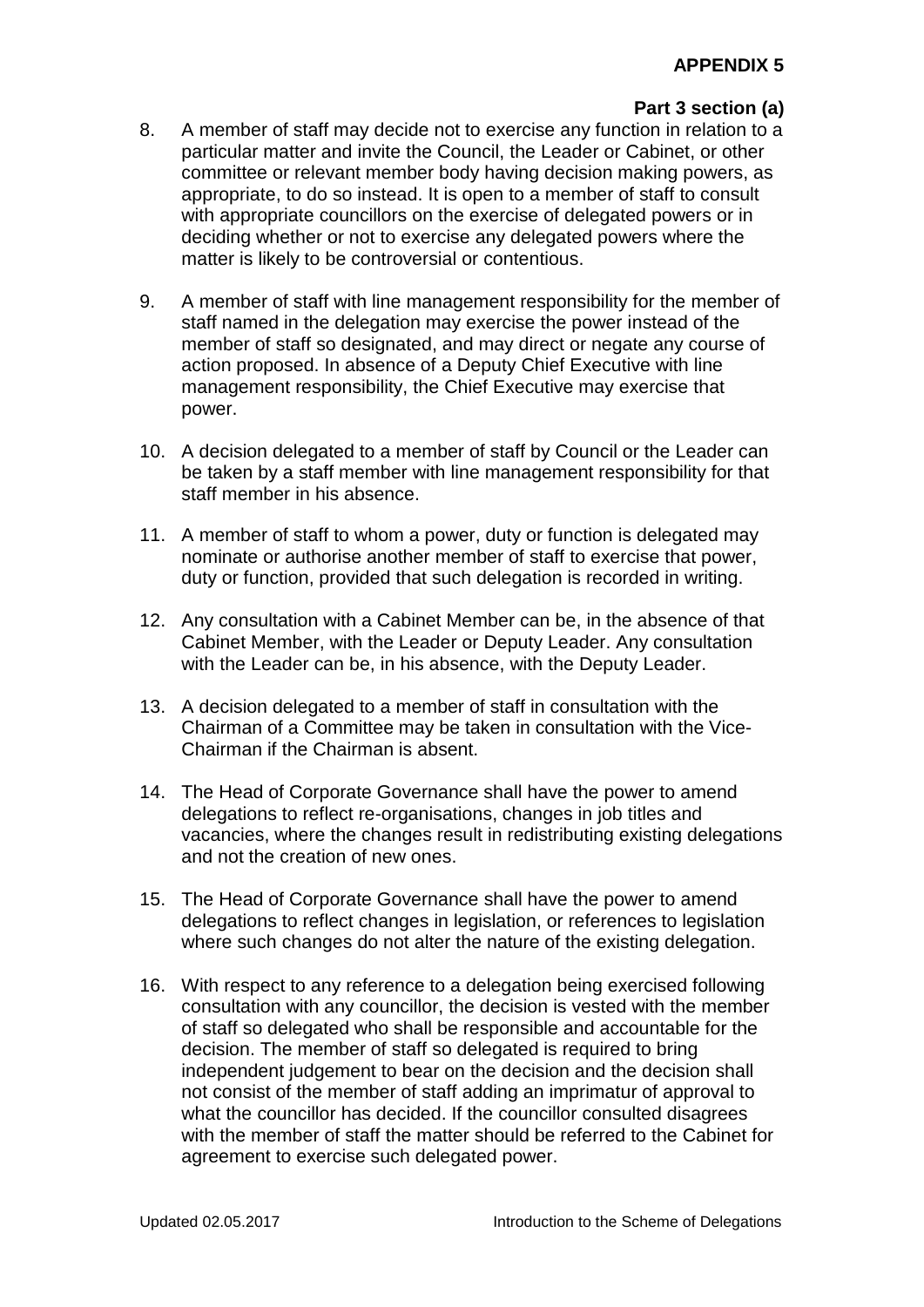# **Part 3 section (a)**

17. All enquiries about this scheme of delegations should be made to the Head of Corporate Governance and all matters of interpretation will also be determined by the Head of Corporate Governance.

#### **Interpretation**

- 18. Any reference to a statute or statutory instrument shall be deemed in include and be construed as if it contained a reference to any subsequent statute or statutory instrument for the time being replacing, amending or extending the same or containing related provisions.
- 19. The expressions 'officer', 'staff' or 'employee' includes any person employed by the Council irrespective of the particular National Scheme of Conditions of Service under which they are employed.
- 20. The expression Chief Officer shall mean the Chief Executive, the relevant Deputy Chief Executive, the Monitoring Officer and the Chief Finance Officer.

### **Urgent Action**

- 21. In order to enable urgent action to be made, the Chief Executive has delegated power to take any decision which is not a key decision and which is so urgent that it cannot wait until the next scheduled meeting of the Cabinet and where the decision is not in contravention of established policies and does not fall within the authority of any individual member of the Cabinet to take.
- 22. In following this procedure the Chief Executive is required to consult with the Leader of the Council in relation to a Cabinet function.

### **General Delegations to Chief Officers**

- 23. Subject to all specific delegations contained in this scheme, to take action on behalf of the Council where the proposed action conforms to any policy, strategy or development plan approved by the Council, the Cabinet or one of its committees and there is a budget provision.
- 24. To delegate further, in writing, all or any of their delegated functions to other members of staff to exercise in their own name.
- 25. To advise on policy development and formulation.

### **Emergencies**

26. The Chief Executive and all Chief Officers have power to take all necessary actions including incurring expenditure with regards to any emergency involving serious danger to life, property and public welfare. Any action taken under this provision shall be reported as soon as practicable to the Cabinet or Council as appropriate. If necessary and